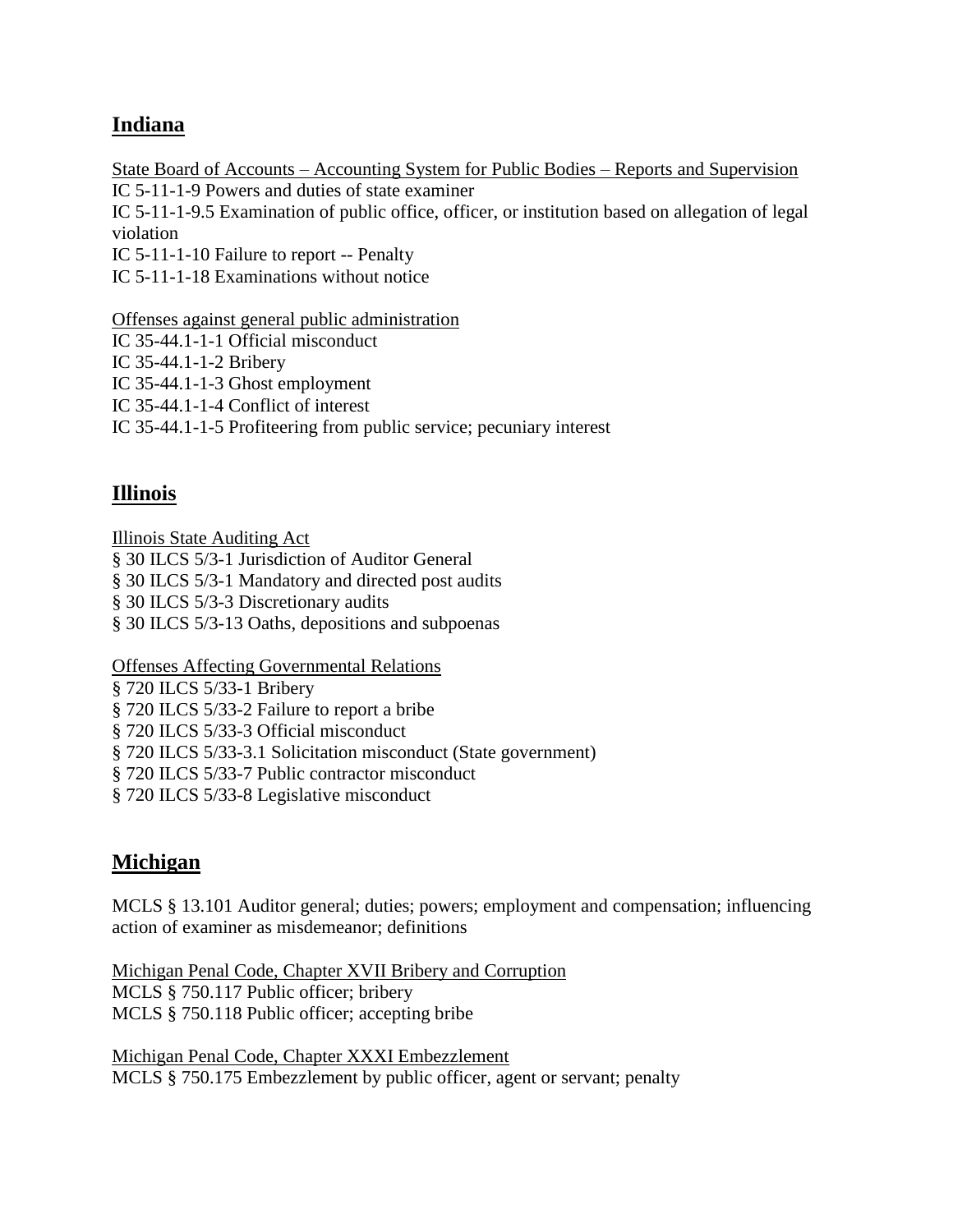Michigan Penal Code, Chapter LXX Public Offices and Officers

MCLS § 750.478 Willful neglect of duty; public officer or person holding public trust or employment; penalty

MCLS § 750.485 Accounting for county money; county and municipal officers

MCLS § 750.490 Safe keeping of public moneys

MCLS § 750.490a Purchase by employee upon public credit for private use

### **Minnesota**

Minn. Stat. § 6.01 Duties, seal [of state auditor]

Minn. Stat. § 6.46 Transfer of powers of public examiner to state auditor

Minn. Stat. § 6.48 Examination of counties; cost, fees

Minn. Stat. § 6.53 Refusal to assist; penalty

Minn. Stat. § 6.64 Cooperation with public accountants

Minn. Stat. § 6.67 Public accountants; report of possible misconduct

Minn. Stat. § 6.71 Scope of auditor's investigation

#### Crimes Affecting Public Officer or Employee

Minn. Stat. § 609.42 Bribery

Minn. Stat. § 609.425 Corruptly influencing legislator

Minn. Stat. § 609.43 Misconduct of public officer or employee

Minn. Stat. § 609.45 Unauthorized compensation

# **Ohio**

Chapter 117. Auditor of State

O.R.C. § 117.09 Chief inspector and supervisor of public offices; assistants; employees; travel expenses; experts

O.R.C. § 117.091 Appointment of investigators

O.R.C. § 117.10 Duties of auditor of state; federal audits

O.R.C. § 117.11 Frequency and scope of audits; inability to audit; early audits

O.R.C. § 117.114 Agreed-upon procedure for auditing of eligible political subdivisions

O.R.C. § 117.12 Procedure for audits by public accountant

O.R.C. § 117.29 Criminal proceedings against official

Chapter 2921. Offenses against justice and public administration

O.R.C. § 2921.02 Bribery

O.R.C. § 2921.05 Retaliation

O.R.C. § 2921.41 Theft in office; restitution; withholding of retirement benefits

O.R.C. § 2921.42 Having an unlawful interest in a public contract

O.R.C. § 2921.43 Soliciting or receiving improper compensation

O.R.C. § 2921.44 Dereliction of duty